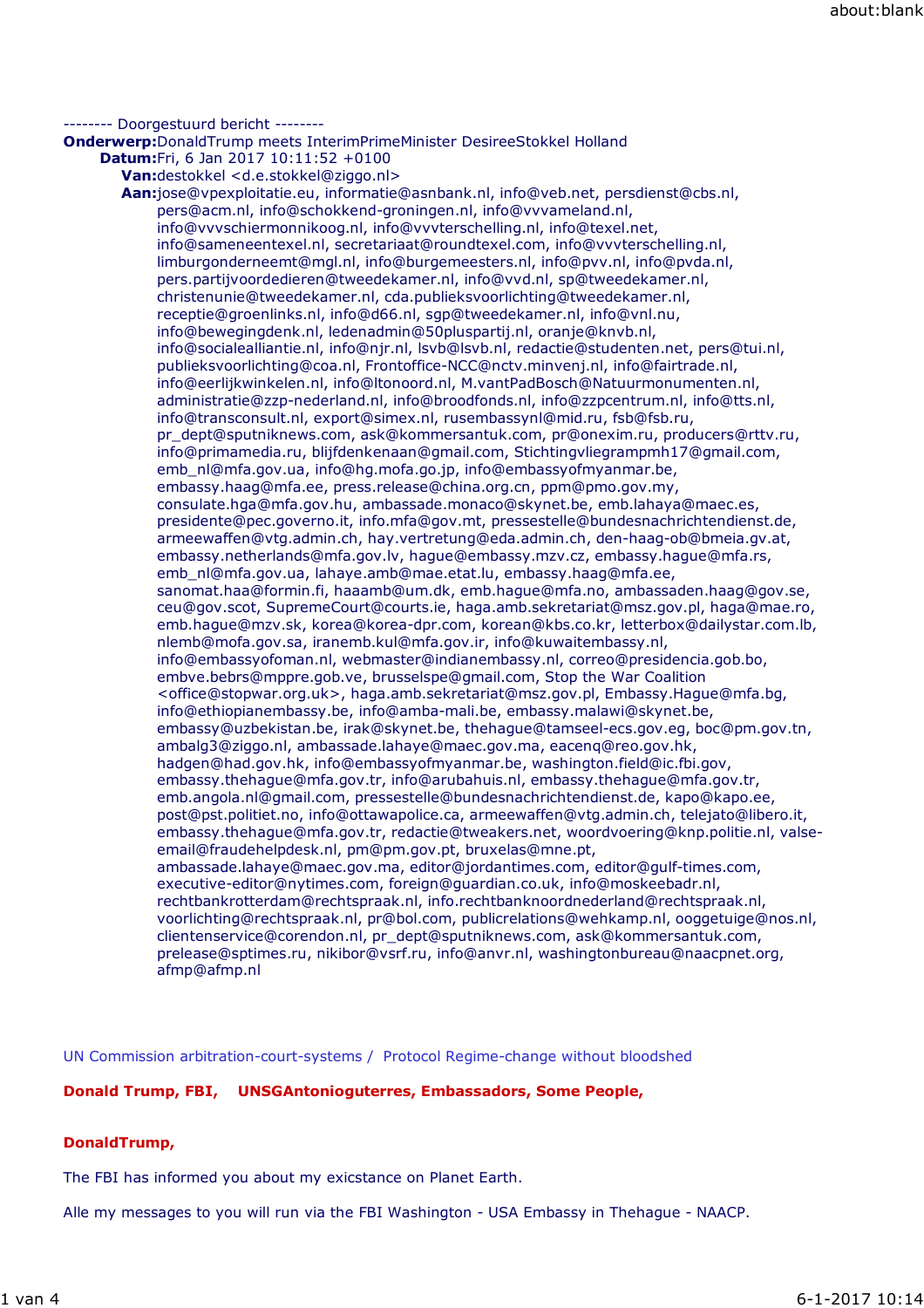So, you can't produce bullshit-talks - politics.

I understand 'that you plan to replace all Obama-embassadors with fans or yourself'.

Now I still don't have the labourcontract InterimPrimeMinister for the Netherlands, Fake - criminal King Willem-Alexander will accept your new USA-embassador officially in NL.

Dictator Markrutte - King WA - Ministry of Defende - Police are playing an extremely danagerous game with me and the People in the media and online.

They want the whole Wolrd to understand 'that they are above the law... and therefore do not have to prove that they operate legally correct in Courts of alw - warzone - media - politicis'.

All embassadors have accepted that fact 'that I don't take to the street to claim my labourcontract with force, now I don't want terrorism-attacks in Europe'.

Don't underestimate my position:

Terrorists want information from me - but they don't threaten me or don't try to damge / kill me because I want the International CriminalCourt - Eu - UN to operate legally correct.

I communicate publicly, so there is nothing to hide from...

#### **What can you expect?**

You new Embassador in NL can better start to operate from the Constitution Republic NL; this Constitution is put into power by me on 18nov2016.

I have the legal right to pass all the NL-dictators, so I do...

When you communicate with the NL-dictators you will learn 'that you are free to lie - manipulate threaten -

sabotage - create unrealistice business deals - and will get things the way you like it'.

This will only be a very brief moment of joy!

I am the InterimPresident for NL; the Constitution for the Republic runs in Europe for 2 years now. And will become the foundation for Republic NL.

When the UN Commission Arbitration-socurts-systems starts in 2017, I will be publicly run NL in 2017.

I strongly advice you 'not to waste time - energy - money - human capital' on bussines-deals that won't last.

I expect you to operate legally correct from the Constitution Republic NL and other Republic laws now in the making.

You find them on my websites.

And within the UN Commission Arbitration-court-systems fromt he day this Commission starts officially.

O...the Galaxy is with me!

i have the same skill as George Orwell had in the book '1984, Big Brother is Watching you'.

Only I predict wars.... which is a very painfull job....

And I am being educated by the Galaxy, the Meeting of Gods & Goddesses ... for the survival of this hel.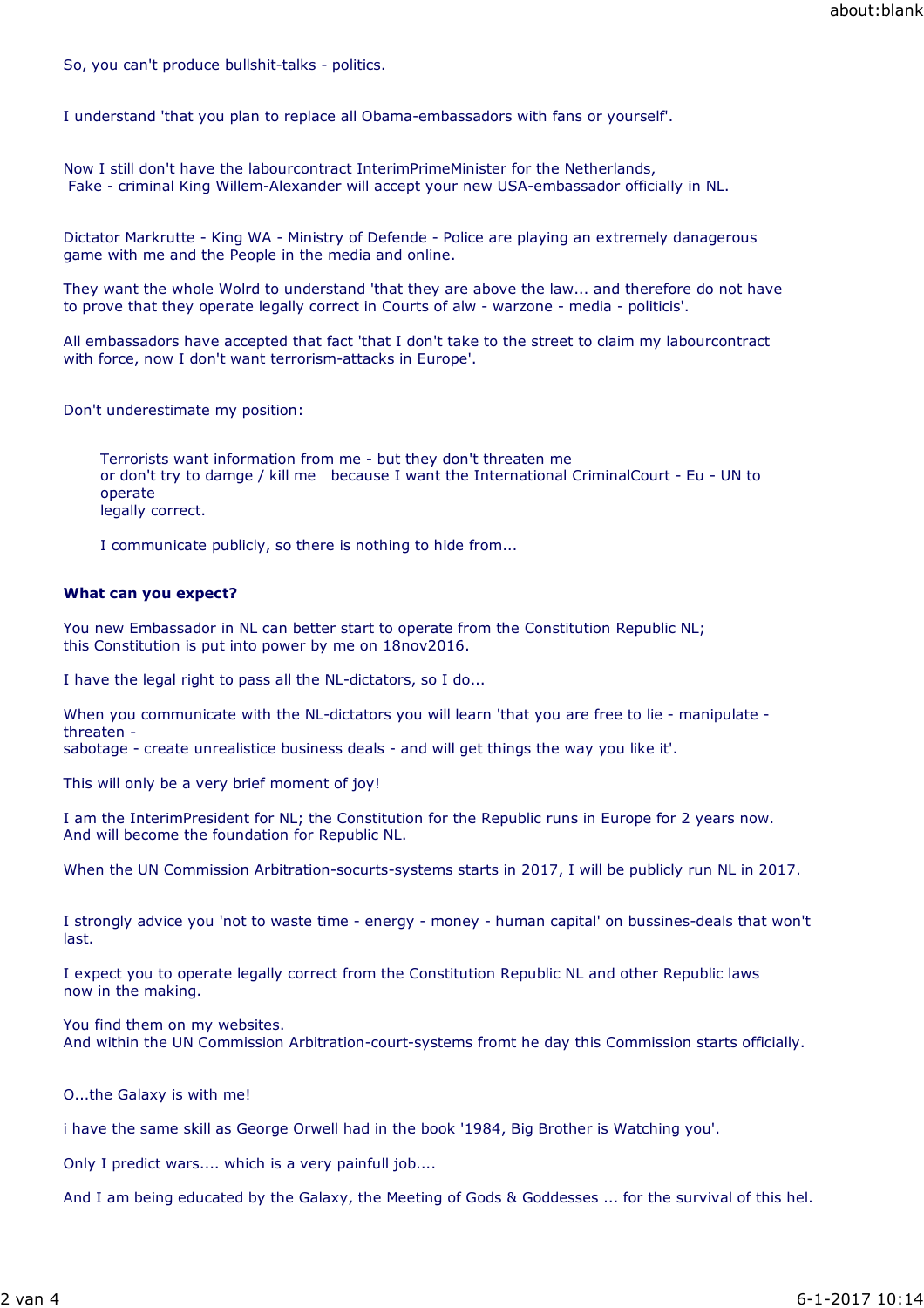Don't underestimate the Galaxy either.

Your new Embassador in The hague may communicate with me. It will not be confidential.

See you,

### **With regards,**



**DesireeStokkel donkerelaan 39 2061jk bloemendaal**

**ICClawcase against NL OTP-CR-407/07 www.desireestokkel-nl.net**

**www.nieuwswet-newslaw.org**

**Elke ontvanger van deze email is volgens de Grondwet - Mensenrechtenverdragen wettelijk verplicht te bewijzen dat hij / zij weigert samen te werken met parlementsleden - koning - rechtspraak - lobby aan het folteren - doden van burgers. Geen emails meer ontvangen? Dan even juridisch bewijs aanleveren.**

http://www.desireestokkel-nl.net/uploads/5/6/2/4/56243847 /grondwet.nederland.2014.repuliek.politiekepartijen.kiesraad.koningshuis.genocide.icc.rechtspraak.pdf

http://www.desireestokkel-nl.net/uploads/5/6/2/4/56243847 /constitution.republic.nl.2014.2016.icc.parliament.judiciarycouncil.lobby.king.13jan2016.pdf